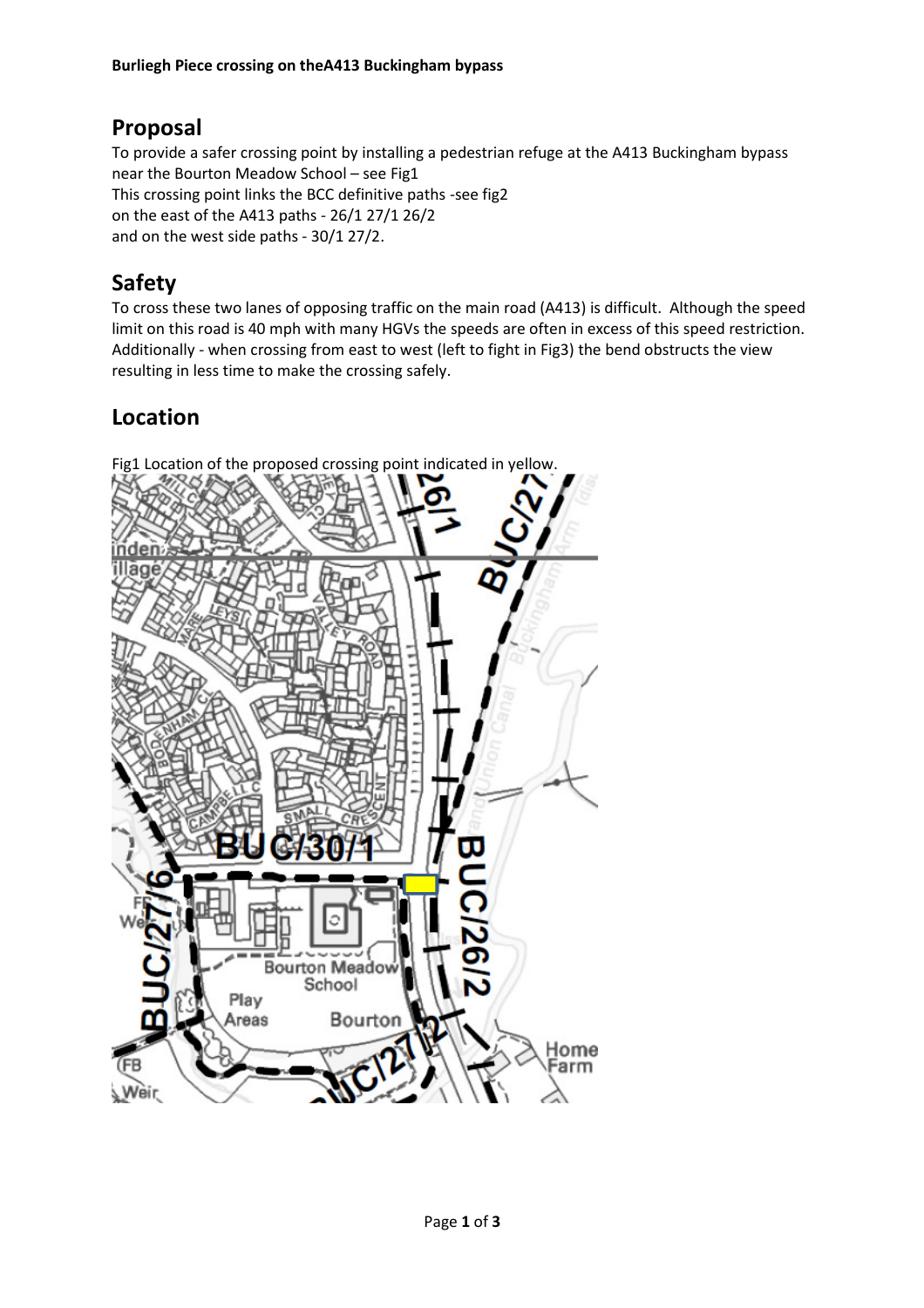

Fig2 BCC definite paths converging on the proposed crossing point

Fig3 Proposed crossing point looking south towards the Bourton Road roundabout.